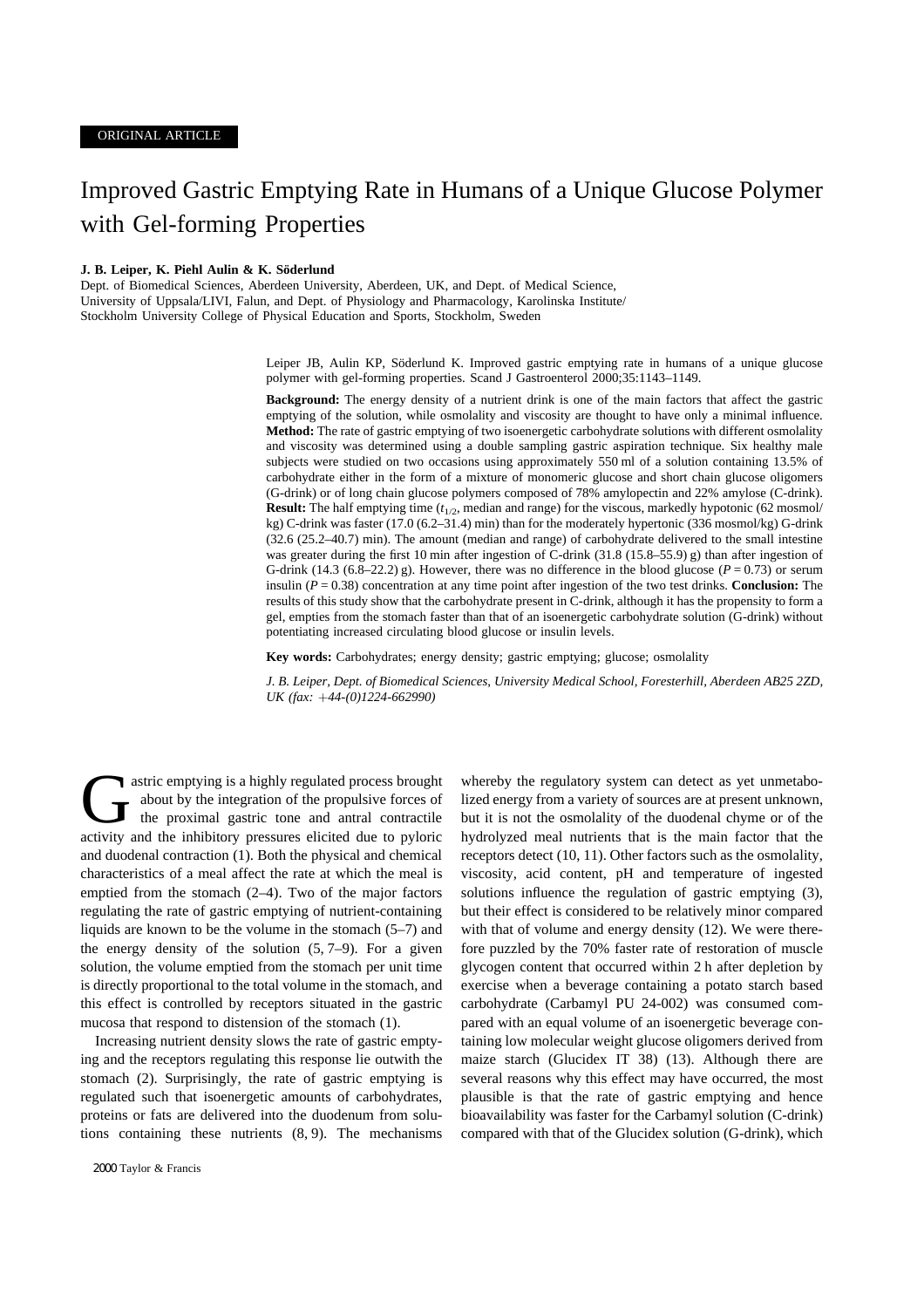had a higher osmolality than that of C-drink. However, the effect of osmolality of carbohydrate solutions at the concentration used (13.5%) is not thought to markedly affect gastric emptying (11), and the high viscosity of C-drink would be expected to retard gastric emptying (14, 15).

The present investigation examined the rate of gastric emptying of isovolemic, isoenergetic solutions containing either Carbamyl or Glucidex as the sole carbohydrate.

# **Materials and Methods**

A double sampling gastric aspiration technique was used to measure gastric emptying rate (16). Six healthy male subjects with no history of gastrointestinal or metabolic disease were enrolled for the study. Their physical characteristics were (median (range)): age, 23 years (20–27 years); height, 1.80 m (1.73–1.93 m) and body mass, 81 kg (64–83 kg). As a preliminary to the main trial, all potential subjects were initially screened to establish six individuals who could be successfully intubated with the oro-gastric tube. During these processes, the successful subjects underwent the major part of the protocol in order to establish the correct positioning of the tube in the stomach and to familiarize the subjects with the experimental procedures. Subjects gave their informed, written consent before participating in the study: the ethics committee of the Karolinska Institute, Sweden where the study was carried out approved the experimental protocol, which was in accordance with the Declaration of Helsinki.

The test carbohydrates used were Carbamyl PU 24-002 (Carbamyl AB, Kristianstad, Sweden), a potato based glucose polymer, with a mean molecular weight of between 500,000 and 700,000, consisting of 78% amylopectin and 22% amylose, and Glucidex IT 38 (Roquette Freres, Lille, France), a mixture of 15% dried glucose syrup, 13% disaccharides and 72% higher polysaccharides, with a mean molecular weight of 500, derived from maize starch. The two test solutions studied consisted of 75 g of carbohydrate in the form of either Carbamyl or Glucidex made up in 500 ml of tap water. This resulted in a similar total median (range) ingestion volume for C-drink (560 (540–570) ml) and G-drink (555 (550–560) ml) with a similar carbohydrate content (13.5%) and total energy density (1.29 MJ). While the Glucidex dissolved readily in the water to produce a low-viscosity solution with a median (range) osmolality of 336 (330–349) mosmol/kg, the Carbamyl had to be mixed with the water using an electric blender (Mixer Billy HR, Philips, Stockholm, Sweden) and the resulting solution formed a homogeneous gel with an osmolality of 62 (60–64) mosmol/kg. Both solutions were used within 60 min of preparation. In suspension, Carbamyl slowly formed a thick paste after blending with water and after about 6 h it formed a semi-solid matrix that could not be forced through the nozzle of the syringe or be pipetted. All analyses of the solutions and stomach aspirates were carried out within 60 min of finishing the test so that less than 3 h had elapsed between preparation of the solutions and completion of the assays. No observable increase in viscosity was observed over this period with any of the solutions or aspirates assayed.

After the initial screening and familiarization, subjects were tested on two occasions, separated by a minimum of 5 days and a maximum of 9 days. All tests were carried out with the subjects seated at rest, and subjects were at least 6 h fasted. Subjects were asked to follow the same activity pattern and to consume the same diet containing no alcohol over the 24 h proceeding each test day. Tests were carried out either in the mid-morning or in the late afternoon, but each subject attended the laboratory at the same time of day for both tests. The treatment order was randomized using a two-way crossover design and the subjects were blinded to the treatments. All subjects swallowed a gastric-duodenal tube (French Levine, 14 gauge, Vygon, Ecouen, France) which was positioned in the stomach. The full volume of prepared test solution (overall median (range) volume, 558 (540– 570) ml) contained  $20.0 \pm 0.1$  mg/l (mean  $\pm s$ ) phenol red as an essentially non-absorbed marker (17). The temperature of the solutions was essentially the same on both treatments and ranged from 19 to 21 °C. Solutions were injected into the stomach via the oro-gastric tube using two 60-ml catheter tip syringes (Beckton Dickinson Ltd, Cowley, UK). The syringes were used in order to ensure that the viscous C-drink would be rapidly transferred into the stomach; this procedure was completed within 60 sec for all test solutions. Although the test solutions were injected into the stomach, this will be referred to as ingestion.

Gastric emptying was measured using the method described by Beckers et al. (16). This technique is described here only briefly. A small sample of the test solution was collected before beginning the test. Immediately before the test solution was ingested, the residual content of the washed stomach was removed as completely as possible by aspiration. As soon as all the test solution had been ingested, the contents of the stomach were mixed using a 60-ml syringe to aspirate and immediately re-inject 20–30 ml at least 10 times; mixing took approximately 1 min. A sample (2.5 ml) of the gastric aspirate was then taken so that the volume of gastric residue before ingestion of the test solution could be calculated. Nine min after ingestion of the test drink, the gastric contents were mixed as before and a sample (2.5 ml) aspirated. Ten min after ingestion of the test drink, 5 ml of a 250 mg/l phenol red dye solution was added, and the contents mixed again before a second sample (2.5 ml) was aspirated at 11 min after ingestion. The volumes calculated from these two samples are referred to as those of the 10 min sample point. From the concentration of dye in the samples, the total volume in the stomach and the volume of test solution remaining at these times were calculated. The difference between the total gastric volume and the volume of test solution is the volume of gastric secretion and swallowed saliva. This procedure was repeated at 10-min intervals for a period of 60 min after ingestion of the test solution. The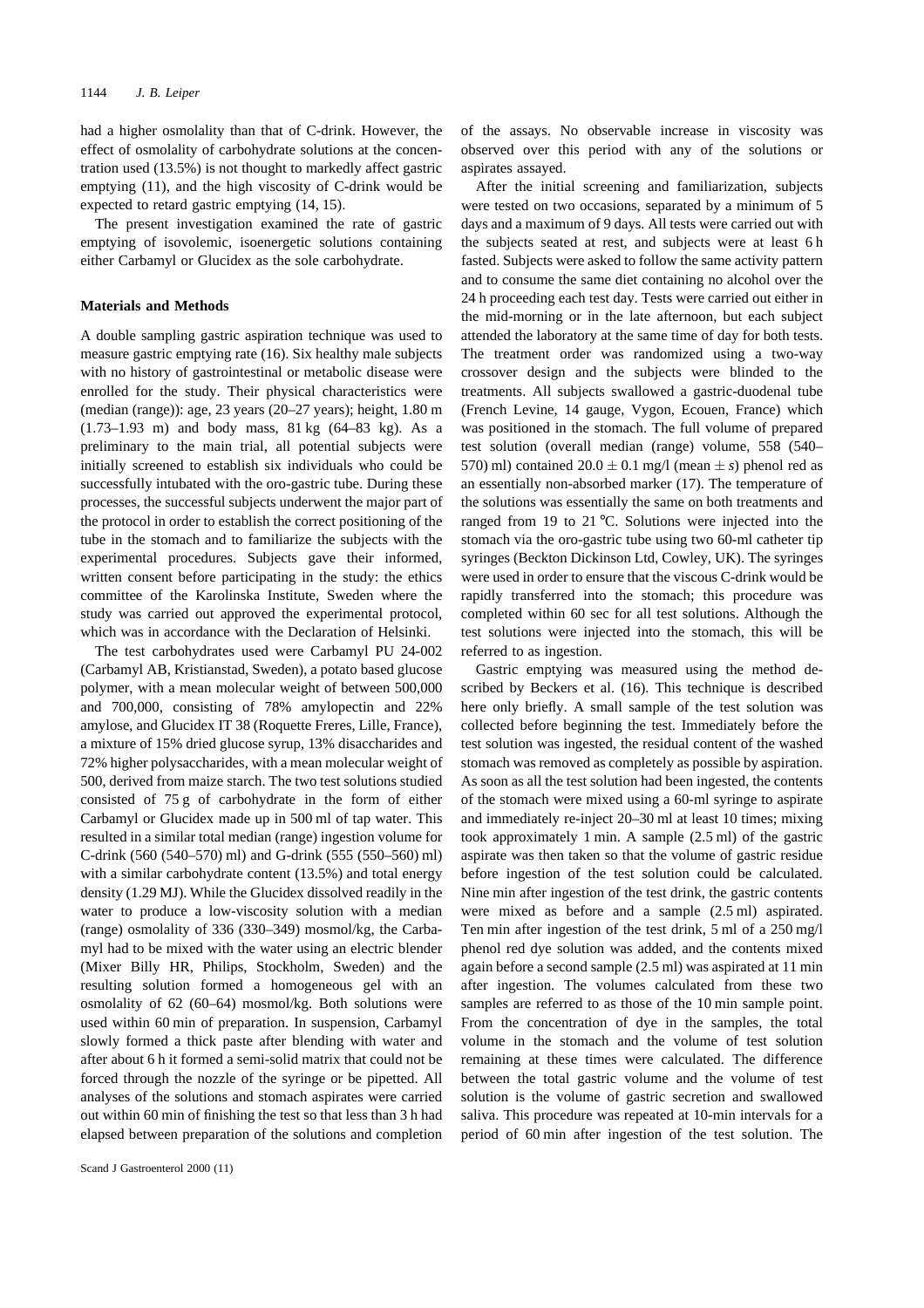concentration of phenol red in the 5-ml aliquot added at the 40 min and subsequent sampling points was increased from 250 to 500 mg/l to improve the sensitivity of the method (11). At the end of this period, 100 ml of distilled water was injected into the stomach, the contents mixed and removed by aspiration. The gastric volume at the end of the study was calculated from the concentration of dye in the aspirated wash solution: this procedure was used as a check of the final gastric volume as calculated by the method of Beckers et al. (16) and to check that the gastric tube was still correctly positioned. Phenol red was analysed spectrophotometrically after dilution  $(1:20)$  with NaOH–NaHCO<sub>3</sub> buffer  $(250)$ : 500 mmol/l, pH 9.7), and osmolality was measured by freezing point depression (Roeblin model 13 Osmometer; Labex AB, Helsingborg, Sweden).

The quantity of energy delivered to the small intestine was calculated by multiplying the amount of carbohydrate (in grams) that was contained in the volume of test meal emptied from the stomach by the energy content of 1 g of carbohydrate (17.22 kJ).

Blood samples were obtained from an anticubital vein via an indwelling cannulae (Venflon 2 18G/32 mm; BOC Ohmeda AB, Helsingborg, Sweden): 5 min after insertion of the cannula a blood sample was collected (basal 1) and 5 min later a further blood sample was collected (basal 2). Additional blood samples were collected at 2, 5, 10, 15, 20, 30, 45 and 60 min after ingestion of the test drinks. Blood glucose concentration was measured on the whole blood immediately on collection using a dry chemistry technique (Accutrend alpha; Roche Diagnostics Scandinavia AB, Bromma, Sweden). Serum samples were collected by centrifugation from the clotted blood. Serum osmolality was measured on the day of collection (Roeblin model 13 Osmometer); aliquots of the serum were frozen at  $-20$  °C for later determination of insulin levels by radioimmunoassay (RIA kit 52-1797-07; Pharmacia-Upjohn, Stockholm, Sweden) and albumin by a dry chemistry technique (Vitros 250; Johnson & Johnson, Stockholm, Sweden).

# *Statistical analysis*

Initially the distribution of the data was examined using a normal probability plot and the derived correlation coefficient. All the gastric emptying, and blood glucose, serum insulin and serum albumin data were found not to be normally distributed, while serum osmolality data were essentially normally distributed. The data, which were not normally distributed, were analysed using the Friedman non-parametric two-way analysis of variance with factors for subjects, treatment and period in the model, or the Kruskal–Wallis non-parametric one-way analysis of variance with factors for subjects and treatment only when this was more appropriate. Where applicable, pairwise differences were assessed using Wilcoxon matched-pair signed ranks test. Where the assumption that the data were normally distributed was reasonably met, statistical analysis was carried out using a repeated

Table I. Total median (range) volume remaining in the stomach after ingestion of C-drink or G-drink

|            | Median (range) volume (ml)<br>remaining in the stomach |               |         |  |  |  |  |
|------------|--------------------------------------------------------|---------------|---------|--|--|--|--|
| Time (min) | C-drink                                                | G-drink       | P value |  |  |  |  |
| $\theta$   | 580 (546–588)                                          | 566 (558–580) | 0.230   |  |  |  |  |
| 10         | 407 (167-480)                                          | 481 (416-534) | 0.130   |  |  |  |  |
| 20         | 261 (182–483)                                          | 424 (378-466) | 0.046   |  |  |  |  |
| 30         | $204(161-340)$                                         | 364 (299-383) | 0.020   |  |  |  |  |
| 40         | 157 (135–311)                                          | 311 (257-337) | 0.020   |  |  |  |  |
| 50         | 125 (91-274)                                           | 249 (204-308) | 0.031   |  |  |  |  |
| 60         | $94(8-232)$                                            | 197 (161-277) | 0.093   |  |  |  |  |

measures analysis of variance (ANOVA) test with factors for subjects, treatments and period in the model, or with factors for subjects and treatment in the model where this was more appropriate. Where applicable, this was followed by application of the Tukey multiple range test to assess any differences between treatments. All tests were two-tailed and the conventional 5% level was used to determine statistical significance. Normally distributed data are reported as mean  $\pm s$ , while non-parametric data are described as median with the range of minimum and maximum values.

# **Results**

The total volume of fluid in the stomach at any time includes not only the ingested test solution, but also any residual fluid, gastric secretions and swallowed saliva. Immediately after ingestion of the test solutions the total volume in the stomach (Table I) was similar on both trials. Over the 60-min period of measurement, the total volume remaining in the stomach was greater after ingestion of G-drink than after ingestion of C-drink  $(P = 0.002)$ . Differences between the total stomach volumes on both trials were evident within 20 min of ingestion  $(P = 0.046)$  and these differences remained until the 50 min sampling point  $(P = 0.031)$ . At the end of the period of measurement, although the volume remaining in the stomach appeared less on the C-drink trial than the G-drink trial, no difference could be detected  $(P = 0.093)$ . The total gastric volume at the end of the study was essentially the same whether calculated from the concentration of dye in the aspirated wash solution or by the method of Beckers et al. (16) on both the C-drink trial (101 (8–230) and 94 (8–232) ml, respectively;  $P = 0.87$ ) and G-drink trial (191 (157–281) and 197 (161–277) ml, respectively; *P* = 0.52).

The test drink volume remaining in the stomach is calculated separately to that of the total stomach volume and is shown in Fig. 1. While the test solution C-drink emptied from the stomach exponentially, G-drink followed a more linear pattern. The rate of gastric emptying of C-drink was faster than that for G-drink  $(P = 0.001)$ . Differences between the two solutions were evident within 10 min of ingestion  $(P = 0.045)$  and these differences remained throughout the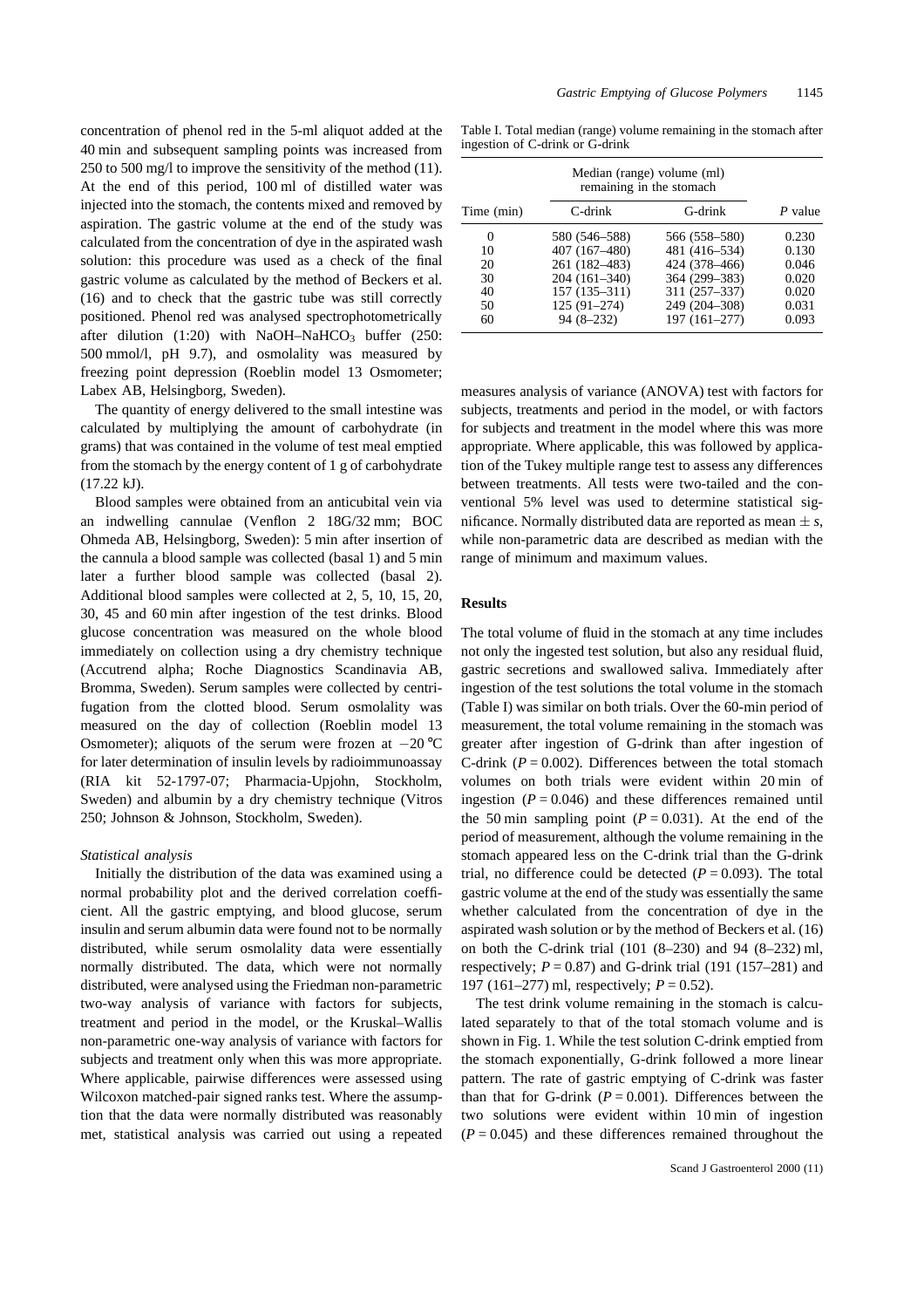

Fig. 1. Median (range) volume (ml) of test solutions remaining in the stomach. In order to accommodate the range values on the graph the median values for both plots have been offset along the abscissa.

rest of the measurement period. The time to empty half of the test solutions  $(t_{1/2})$  from the stomach was calculated following logarithmic linearization of the data. The median (range)  $t_{1/2}$ for C-drink was 17.0 (6.2–31.4) min which is substantially faster  $(P = 0.013)$  than that for G-drink  $(32.6 \ (25.2 - 40.7))$ min).

The median (range) rate of delivery of carbohydrate, and hence energy, to the small intestine was similar over each 10-min period following ingestion of G-drink, but not when C-drink  $(P = 0.008)$  was ingested (Fig. 2). Over the initial 10-min period after ingestion, the rate of carbohydrate delivery to the small intestine was faster from C-drink than from G-drink  $(P = 0.031)$ , thereafter the rates were similar for the two solutions  $(P = 0.24)$ . The cumulative delivery of



Fig. 2. Median (range) rate of delivery of carbohydrate (g/10 min) to the duodenum.

carbohydrate to the small intestine was therefore greater  $(P = 0.005)$  from C-drink than from G-drink.

The disparity in the amount of carbohydrate delivered to the small intestine was not reflected by any difference in blood glucose or serum insulin or albumin levels between the trials (Table II). There were large inter-individual differences in the measured circulating levels of glucose, insulin and albumin on both trials that may have obscured any real differences in response to the two different drinks.

Serum osmolality remained essentially the same throughout both the C-drink and G-drink trials (Fig. 3), and there was no difference between trials. The osmolality of gastric aspirates following ingestion of the C-drink solution increased while those following ingestion of the G-drink solution decreased (Fig. 4).

Table II. Median (range) blood glucose, serum insulin and albumin levels measured on both trials

|                                             | Time                                       |                                              |                                            |                                              |                                              |                                              |                                              |                                               |                                                |                                                |
|---------------------------------------------|--------------------------------------------|----------------------------------------------|--------------------------------------------|----------------------------------------------|----------------------------------------------|----------------------------------------------|----------------------------------------------|-----------------------------------------------|------------------------------------------------|------------------------------------------------|
|                                             | Basal 1                                    | Basal 2                                      | $2 \text{ min}$                            | $5 \text{ min}$                              | $10 \text{ min}$                             | $15 \text{ min}$                             | $20 \text{ min}$                             | $30 \text{ min}$                              | $45 \text{ min}$                               | $60 \text{ min}$                               |
| Blood glucose (mmol/l)<br>Trial             |                                            |                                              |                                            |                                              |                                              |                                              |                                              |                                               |                                                |                                                |
| C-drink<br>G-drink                          | 5.3<br>$(4.9 - 5.9)$<br>5.2<br>$(4.7-5.9)$ | 5.3<br>$(4.8 - 5.6)$<br>5.4<br>$(4.6 - 5.7)$ | 5.3<br>$(5.0-6.1)$<br>5.2<br>$(4.7 - 5.5)$ | 5.5<br>$(5.1 - 6.7)$<br>5.4<br>$(4.6 - 6.4)$ | 6.0<br>$(5.3 - 7.2)$<br>5.9<br>$(5.5 - 7.0)$ | 6.6<br>$(5.6 - 7.8)$<br>6.6<br>$(5.6 - 8.0)$ | 7.1<br>$(6.0 - 8.9)$<br>7.4<br>$(6.8 - 9.0)$ | 7.8<br>$(6.8 - 9.6)$<br>7.9<br>$(6.5 - 10.7)$ | 8.7<br>$(5.4 - 13.1)$<br>8.4<br>$(6.9 - 10.3)$ | 8.2<br>$(4.3 - 13.0)$<br>7.4<br>$(5.8 - 11.0)$ |
| Serum insulin ( <i>µunits/ml</i> )<br>Trial |                                            |                                              |                                            |                                              |                                              |                                              |                                              |                                               |                                                |                                                |
| C-drink                                     | 6.5<br>$(5-8)$                             | 6.6<br>$(4-9)$                               | 6.8<br>$(5-9)$                             | 8.8<br>$(5-13)$                              | 16.0<br>$(10-25)$                            | 21.5<br>$(16-32)$                            | 27.0<br>$(21-48)$                            | 36.0<br>$(32 - 59)$                           | 42.0<br>$(28-98)$                              | 49.5<br>$(20 - 86)$                            |
| G-drink                                     | 7.6<br>$(5-10)$                            | 7.0<br>$(5-13)$                              | 7.0<br>$(5-11)$                            | 10.0<br>$(6-14)$                             | 21.5<br>$(8-33)$                             | 29.0<br>$(12-49)$                            | 40.0<br>(18–77)                              | 47.5<br>$(22-111)$                            | 54.5<br>$(24 - 103)$                           | 57.0<br>$(16-128)$                             |
| Serum albumin $(g/l)$<br>Trial              |                                            |                                              |                                            |                                              |                                              |                                              |                                              |                                               |                                                |                                                |
| $C$ -drink<br>G-drink                       | 45<br>$(43 - 47)$<br>44                    | 43<br>$(40 - 47)$<br>44                      | 42<br>$(41-46)$<br>43                      | 42<br>$(41-46)$<br>43                        | 43<br>$(41-45)$<br>43                        | 42<br>$(40-45)$<br>42                        | 41<br>$(41-45)$<br>43                        | 42<br>$(40-44)$<br>42                         | 42<br>$(38-44)$<br>42                          | 42<br>$(40-44)$<br>42                          |
|                                             | $(40-44)$                                  | $(40-44)$                                    | $(38-44)$                                  | $(37-44)$                                    | $(37-45)$                                    | $(38-44)$                                    | $(38-44)$                                    | $(37-43)$                                     | $(38-43)$                                      | $(38-44)$                                      |

Scand J Gastroenterol 2000 (11)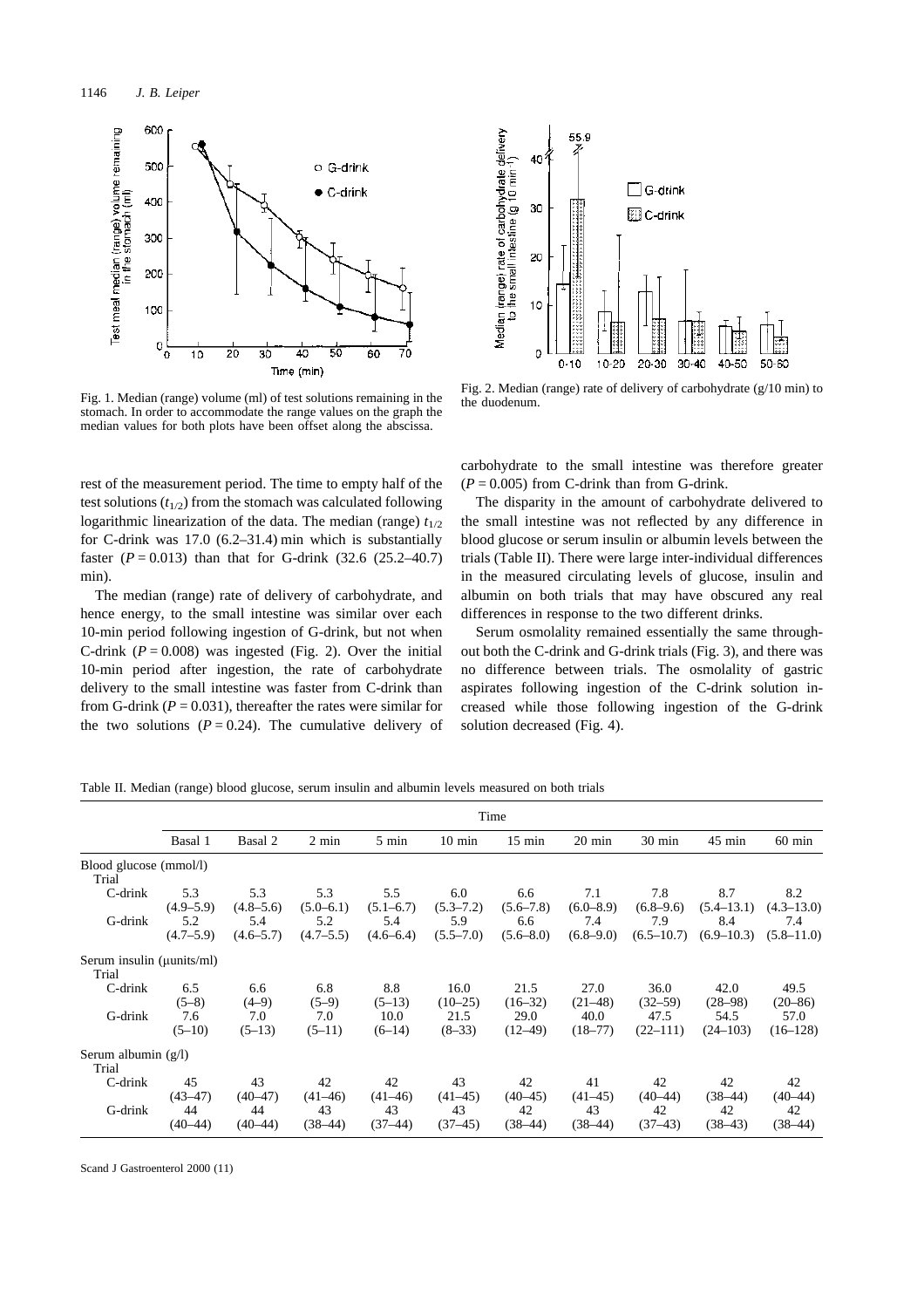

Fig. 3. Mean  $(\pm s)$  serum osmolality (mosmol/kg) values on the two trials.

#### **Discussion**

The present study has shown that a markedly hypotonic carbohydrate solution emptied faster from the stomach than an equal volume of an isoenergetic carbohydrate solution with a higher osmolality. Although there were significant differences in the rate of emptying and hence the rate of carbohydrate delivery to the small intestine, there were no differences in the circulating levels of glucose, insulin or albumin between the two trials.

Water and dietary nutrients are absorbed primarily in the proximal region of the small intestine. The function of the stomach is to act mainly as a reservoir that allows a regulated amount of the ingestate to be delivered to the absorptive surface of the small intestine. Therefore, the rate of emptying of the gastric contents affects how quickly absorption occurs.

The energy density of the stomach contents is normally the main regulator of the emptying rate of similar volumes of



Fig. 4. Mean  $(\pm s)$  osmolality (mosmol/kg) of the test solutions and gastric aspirates during the measurement period.

nutrient solutions (5, 7–9, 11). The emptying rate of the 13.5% carbohydrate solution G-drink is of the order that would be expected for a relatively high energy solution (12), while that for the isoenergetic C-drink was markedly faster. The effect of osmolality in the control of gastric emptying is usually marginal in carbohydrate solutions until the carbohydrate concentration is about 15% and the difference in osmolality of isoenergetic solutions is in the order of 600– 1000 mosmol/kg (11, 18–20). It is therefore surprising that C-drink, containing 13.5% carbohydrate as Carbamyl was emptied significantly faster from the stomach than the isoenergetic G-drink when the average difference in osmolality between the solutions was only 275 mosmol/kg.

In addition, the greater viscosity of C-drink might have been expected to retard gastric emptying (14, 15). The incorporation of gel-forming carbohydrates such as pectin and guar gum to glucose solutions increases the viscosity of the fluids and normally slow the rate of gastric emptying (15, 21). This effect is generally thought to be due to a direct effect of greater force being required to evacuate a semi-solid gel from the stomach, and indirectly as the result of feedback inhibition caused by a slowing of intestinal absorption of glucose (15). However, others have demonstrated that the gastric emptying rates of semi-solid carbohydrate solutions are not all slowed in proportion to their viscosity, and that other related physical properties are more important (22, 23). In one study, treatment of a starch paste with  $\alpha$ -amylase shortened the  $t_{1/2}$  emptying time compared with an isoenergetic glucose solution (23). This suggests that the rate at which carbohydrate polymers are hydrolyzed and absorbed in the intestine has a greater bearing on gastric emptying than the purely mechanical effect of viscosity.

Others have shown that the type of starch present in a carbohydrate meal can modulate gastric emptying (24) and hence affect the glycaemic response of carbohydrates. In the study of Mourot et al. (24), the rate of gastric emptying was fastest for potato, then bread, then rice, and slowest for spaghetti. These authors suggested that the differences in emptying rates were related to properties of the specific varieties of starch present in the carbohydrate meals rather than to variations in the energy density, meal volume or protein content of the ingested food. Interestingly, the carbohydrate present in C-drink was derived from potato starch while that present in G-drink was produced from maize starch.

At present it is not known how gastric emptying is regulated such that solutions of equal energy content empty at similar rates irrespective of whether the energy source is carbohydrate, protein or fat (2, 25). Although it is widely accepted that the receptors responding to energy density lie outside the stomach, it is not known whether they are positioned on the luminal or serosal side of the small intestine, or whether they respond to the same stimulus for each nutrient (25). While hyperglycaemia can slow gastric emptying and hypoglycaemia accelerate the emptying of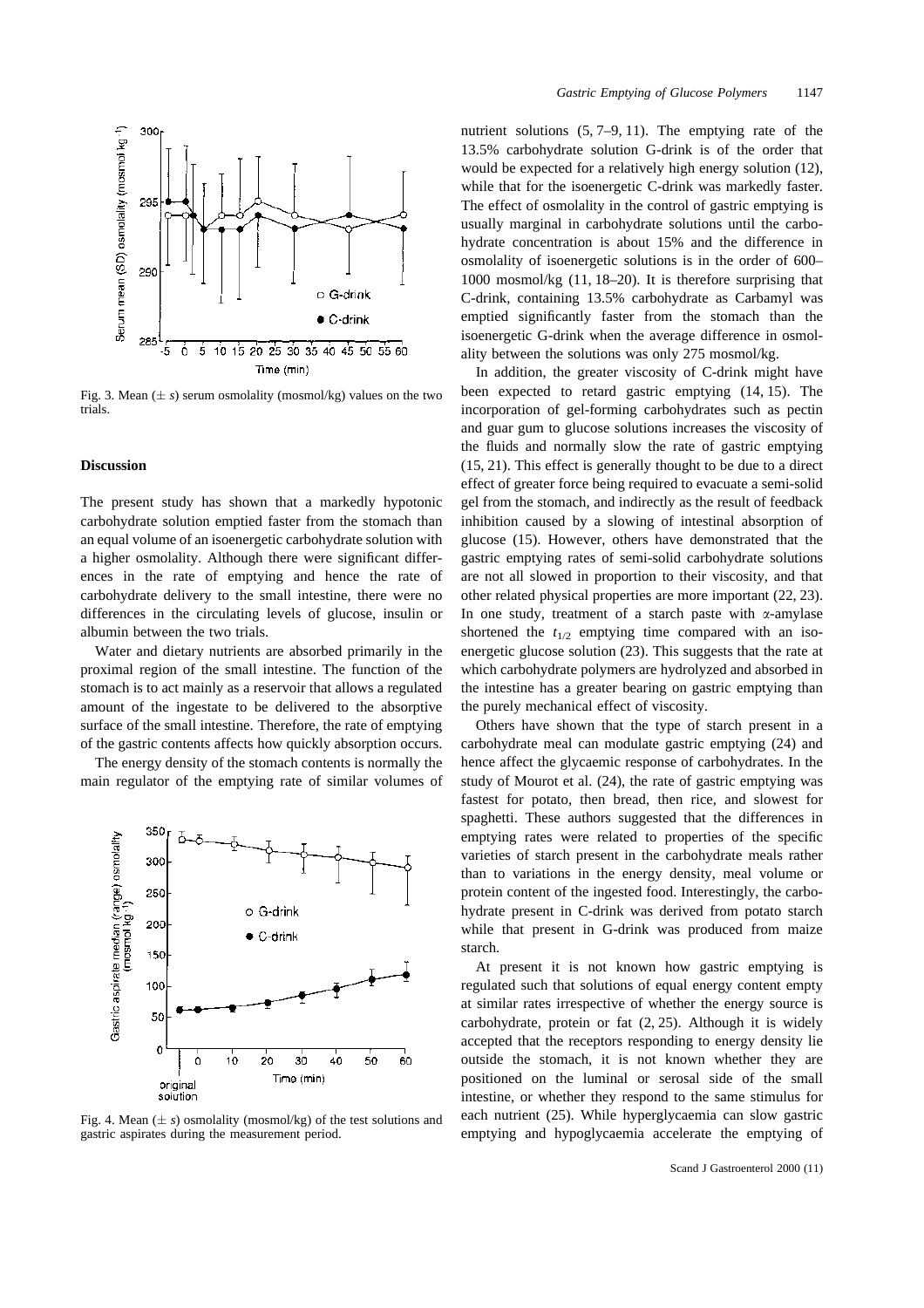meals, the circulating levels of insulin, motilin, glucagon, gastrin, neuropeptide Y or somatostatin do not appear to have major effects on the regulation of gastric emptying (26). No other hormone or gastrointestinal peptide has as yet been identified as the equivocal regulator of gastric emptying of all energy sources. It is possible that the presence of nutrients at the brush border or in the portal blood is the main stimulus regulating gastric emptying of ingested food.

The rate at which nutrients are digested and transported across the intestinal mucosa may play an important role in regulating gastric emptying. The rapid rate of gastric emptying of C-drink could be related to the glucose polymer composition present having a faster rate of intestinal absorption, and hence more rapid removal of the nutrient from the luminal surface, compared to that of the carbohydrate present in G-drink. However, the gel-like properties of Carbamyl would tend to decrease the velocity at which this polymer would reach the hydrolytic enzymes bound to the intestinal villi (27) and would therefore tend to delay digestion and absorption. Another possibility is that it is a viscosity-related slowing of the rate of diffusion that delays the interaction between the carbohydrate emptied from the stomach and the brush border binding sites of the hydrolyzing enzymes or glucose transporters (28). Such an effect might mask the nutrient content of an ingested solution and allow an initial rapid rate of gastric emptying: as emptying continued the carbohydrate content in the duodenum would rise, eventually leading to an increase in the concentration gradient that could overcome the inhibitory effect on diffusion and trigger the feedback inhibitor loop to the stomach that would cause the emptying rate to slow. However, as liquids empty from the stomach faster than solids (3), gastric emptying rate is not always proportional to the viscosity of the stomach contents (22, 23) and increasing viscosity usually slows gastric emptying (14, 15). It is unlikely therefore that the latter postulated mechanism is an important regulator of normal gastric emptying.

The other perplexing finding in the present study was that no difference could be shown in circulating levels of either glucose or insulin between the two trials. Within 10 min of ingestion approximately 50% of the total carbohydrate content of C-drink was emptied into the duodenum while less than 20% had been delivered by G-drink. As the subsequent rates of carbohydrate delivery every 10 min were similar from both solutions, although the volume of C-drink in the stomach was significantly less than that of G-drink, it is unlikely that there was a substantial amount of Carbamyl remaining unabsorbed in the small intestine. The similarity in circulating albumin concentrations between the two trials would suggest that there was no difference in the blood volume that could mask an increase in total content of circulating glucose or insulin levels. In addition, the rate of restoration of muscle glycogen levels was faster when this same Carbamyl solution was ingested following heavy glycogen-depleting exercise than when a similar amount of

Glucidex was consumed (13). This suggests that a greater amount of carbohydrate was absorbed and transported to the muscles on the Carbamyl trial compared with the Glucidex trial. Therefore, it must be assumed that the lack of a difference in circulating glucose levels between the two trials in the present study is not due to a slower rate of intestinal absorption of Carbamyl. Bornet et al. (22) suggested that the glycaemic index of carbohydrate solutions was determined more by the rate of hydrolysis of the carbohydrates than by the gastric emptying rate or viscosity of these solutions. They found small, but significant, differences in the gastric emptying rate of their isoenergetic starch solutions, but no difference could be detected in the glycaemic and insulinaemic responses between the starch solutions, although these responses were lower than that produced by an isoenergetic glucose monomer solution. In the present study, while a slower rate of hydrolysis of the carbohydrate present in C-drink than in G-drink could promote a faster rate of gastric emptying of C-drink it cannot explain the faster rate of glycogen re-synthesis that occurs with C-drink.

If some of the Carbamyl solidified within the stomach and became effectively insoluble soon after ingestion, this would have given the appearance of a rapid exit of the solution equivalent to the volume of beverage, and hence amount of phenol red, that had solidified. This is thought unlikely, for although the C-drink required greater effort to mix and aspirate compared with the G-drink no blockages were ever encountered. In addition, during the washout procedure at the end of each study, some of the solidified material is likely to have dissolved in the distilled water wash, resulting in an apparent increase in the measured total volume in the stomach compared to that calculated by the method of Beckers et al. (16): no such differences were seen between these two methods of estimating the final volumes. The fact that C-drink enhances post-exercise glycogen re-synthesis, suggesting a rapid rate of absorption of the carbohydrate present in this drink also argues against the result of the present study being an artefact.

The present study suggests that Carbamyl is a unique carbohydrate polymer that empties from the stomach at a rate that is faster than would be expected from its energy density without potentiating a greater increase in circulating levels of glucose or insulin compared with that elicited by an isoenergetic carbohydrate that is emptied more slowly. While the hypotonicity of the Carbamyl containing drink may have contributed to its rapid emptying rate it is unlikely to be the main factor.

#### **Acknowledgements**

We would like to thank Professor R. J. Maughan for suggesting this study, and Carbamyl AB, Kristianstad, Sweden, and Roquette Freres, Lille, France, for kindly donating the carbohydrates used in this study.